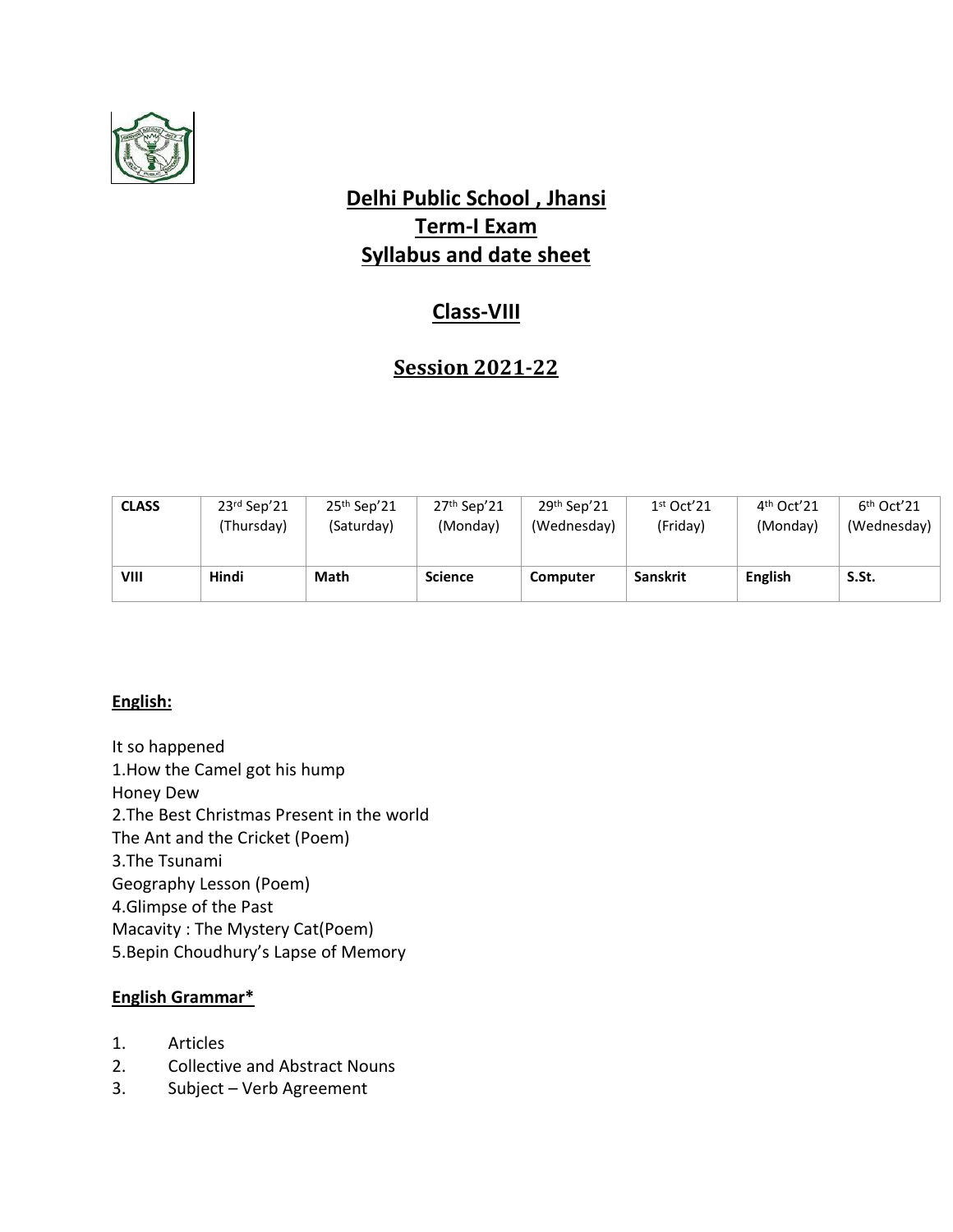- 4. Adjectives
- 5. Degrees of comparison

### **ह िंदी:**

पाठ -1 ध्वनि पाठ-2 लाख की चूड़ियां पाठ-3 बस की यात्रा पाठ- 5 चिट्ठियों की अनूठी दुनिया पाठ- 6 भगवान के डाकिए पाठ -9 कबीर की साखियां पाठ -10 कामचोर व्याकरण – शब्द निमााण( उपसगा प्रत्यय समास )सांचि, ववशेषण, अपठठत गदयाांश, पत्र लेखन,अन्च्छेद लेखन

#### **Sanskrit:**

पाठ -1 सुभावषतानि पाठ-2 बिलस्य वाणी न कदापि मे श्रुता पाठ-3 डडजीभारतम् पाठ- 5 कंटकेनैव कंटकम् पाठ -6 गृहं शून्यं सुतां विना पाठ -7 भारत जिता अहम व्याकरण -शब्द रूप ,िातुरूप

#### **Maths:**

Chapter 4 Practical Geometry Chapter 5 Data Handling Chapter 6 Squares and Square Roots Chapter 7 Cubes and Cube Roots Chapter 8 Comparing Quantities Chapter 9 Algebraic Expressions and Identities

#### **Science:**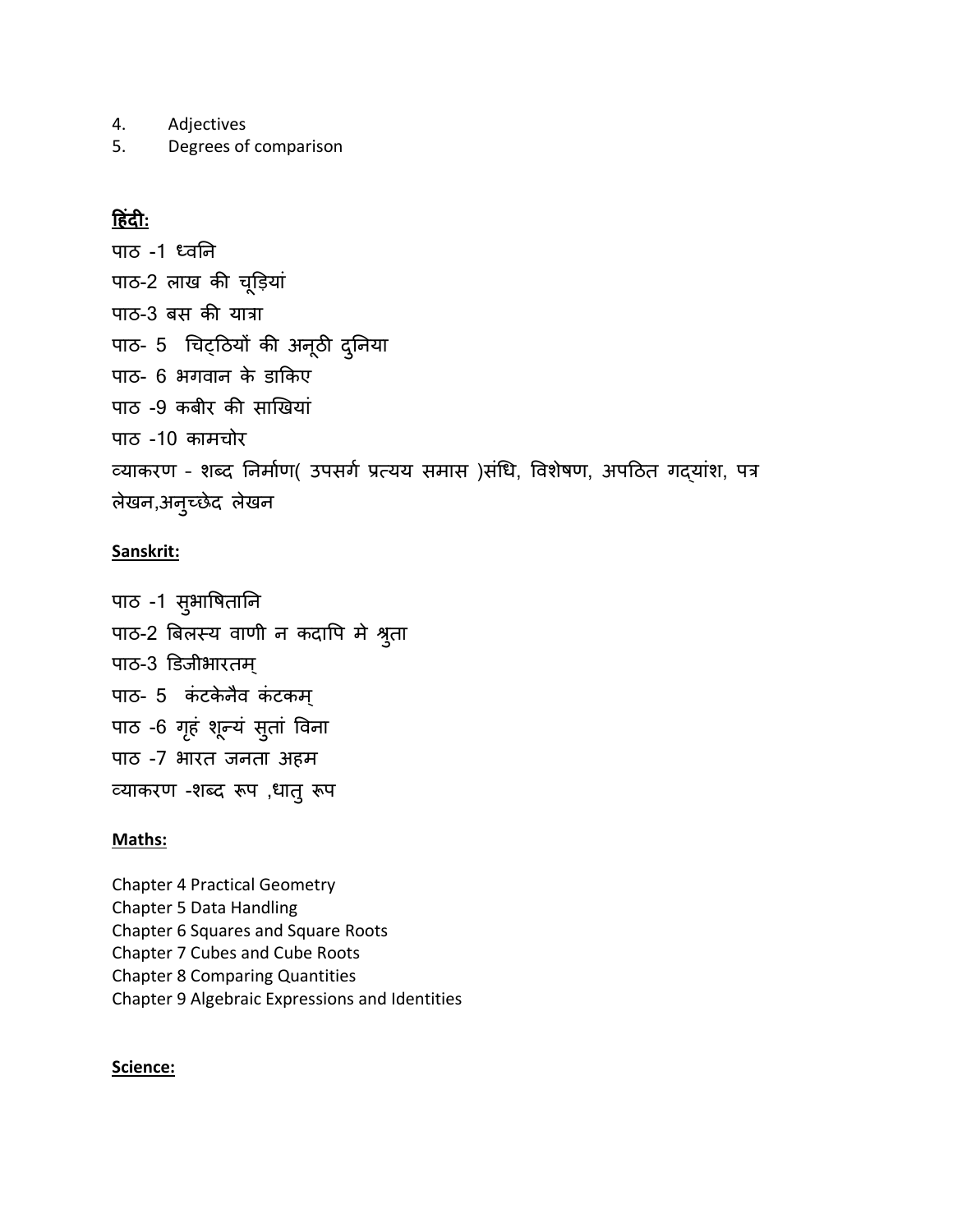- Chapter 1 Crop Production and Management
- Chapter 2 Microorganisms Friends and Foe
- Chapter 3 Synthetic Fibres and Plastics
- Chapter 4 Materials Metals and Non-Metals
- Chapter 5 Coal and Petroleum
- Chapter 6 Combustion and Flame
- Chapter 7 Conservation of Plants and Animals
- Chapter 8 Cells Structure and Function

#### **S.St.**

#### **History :**

- 1- How,when and where
- 2- Chapter 2- From trade to territory
- 3- Chapter 3- Ruling the countryside
- 4- Chapter 4- Tribals,Dikus and the Vision of Golden Age
- 5- Chapter 5- When People Rebel

#### **Geography**:

Chapter 1- Resource

- Chapter 2- Land,Soil,Water,Natural vegetation and wildlife resources
- Chapter 3- Mineral and power resources

### **Civics:**

Chapter 2- Understanding Secularism Chapter-4- Understanding Laws

Chapter-5- Judiciary

### **Computer:**

- Ch-1: Latest Technologies and Trends
- Ch-2: Play with Google Apps
- Ch-3: Database Management: Microsoft Access 2010
- Ch-4: Raising Queries
- Ch-5: Designing Forms and Reports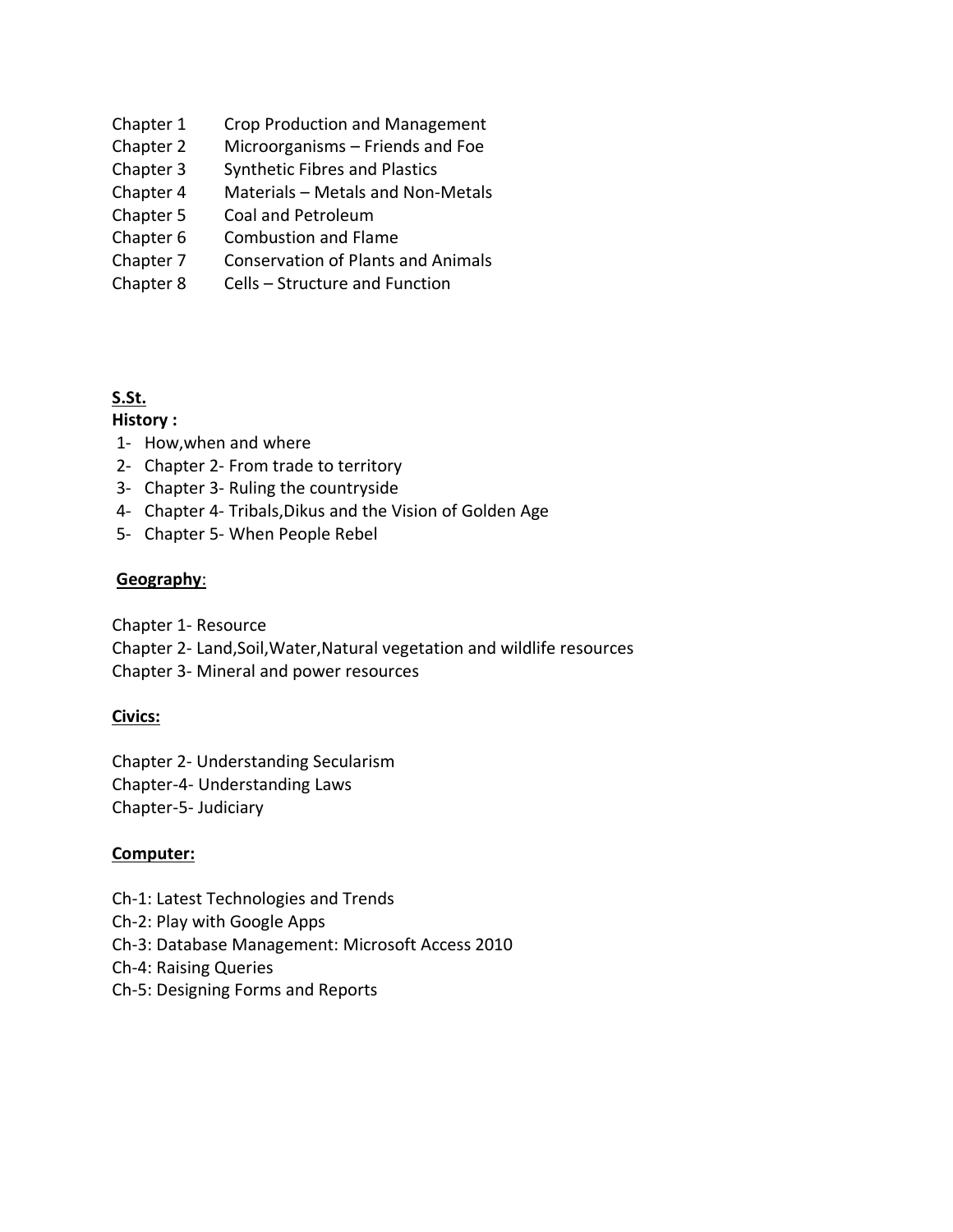### **Delhi Public School Revision Plan Class-VIII**

# **History and Geography**

| Date                 | <b>Chapter Name</b>                                           | Revision and worksheet / Test |
|----------------------|---------------------------------------------------------------|-------------------------------|
| $10th$ Sep           | Ch-1: How, When and Where.                                    | Revision                      |
|                      | Ch-2: From Trade to Territory.                                |                               |
| $11th$ Sep           | Ch-1: How, When and Where.                                    | Test                          |
|                      | Ch-2: From Trade to Territory                                 |                               |
| 13 <sup>th</sup> Sep | Chapter: 3-Ruling the Countryside                             | Revision                      |
| 14 <sup>th</sup> Sep | Chapter: 3-Ruling the Countryside                             | Test                          |
| $17th$ Sep           | Chapter 1- Resource.<br>Chapter 2- Land, Soil, Water, Natural | Test                          |
|                      | vegetation and wildlife resources                             |                               |
| $18th$ Sep           | Ch-4: Tribals, Dikus and the Vision of<br>a Golden Age        | <b>Revision and Test</b>      |
| 20 <sup>th</sup> Sep | Ch-5: When People Rebel                                       | Revision                      |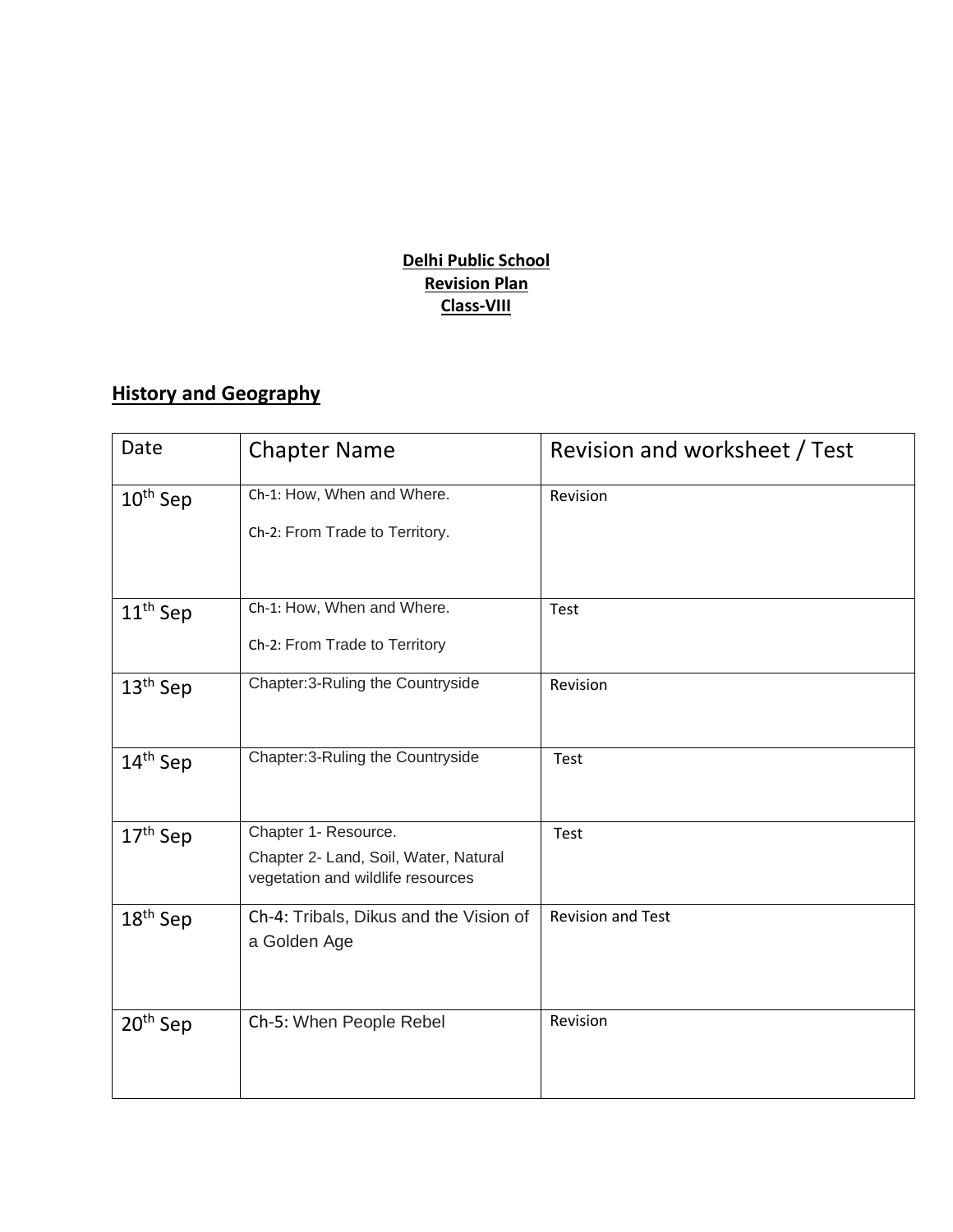| $21^{st}$ Sep | Ch-5: When People Rebel | <b>Test</b> |
|---------------|-------------------------|-------------|
|               |                         |             |
|               |                         |             |

# **Civics**

| Date          | <b>Chapter Name</b>         | Revision and worksheet / Test         |
|---------------|-----------------------------|---------------------------------------|
| $13th$ Sep    | Understanding<br>Secularism | Revision Test/ Quiz, Doubt discussion |
| $14th$ Sep    | <b>Understanding Laws</b>   | Revision Test/ Quiz, Doubt discussion |
| $20th$ Sep    | Judiciary                   | Revision Test/ Quiz, Doubt discussion |
| $21^{st}$ Sep | Judiciary                   | Revision Test/ Quiz, Doubt discussion |
|               |                             |                                       |

## **Computer**

| Date                | <b>Chapter Name</b>                           | Revision and worksheet / Test |
|---------------------|-----------------------------------------------|-------------------------------|
| 8 <sup>th</sup> Sep | Latest Technologies and Trends                | <b>Revision and Test</b>      |
| $9th$ Sep           | Play with Google Apps                         | <b>Revision and Test</b>      |
| $10^{th}$ Sep       | Database Management: Microsoft<br>Access 2010 | <b>Revision and Test</b>      |
| $11th$ Sep          | Database Management: Microsoft<br>Access 2010 | <b>Revision and Test</b>      |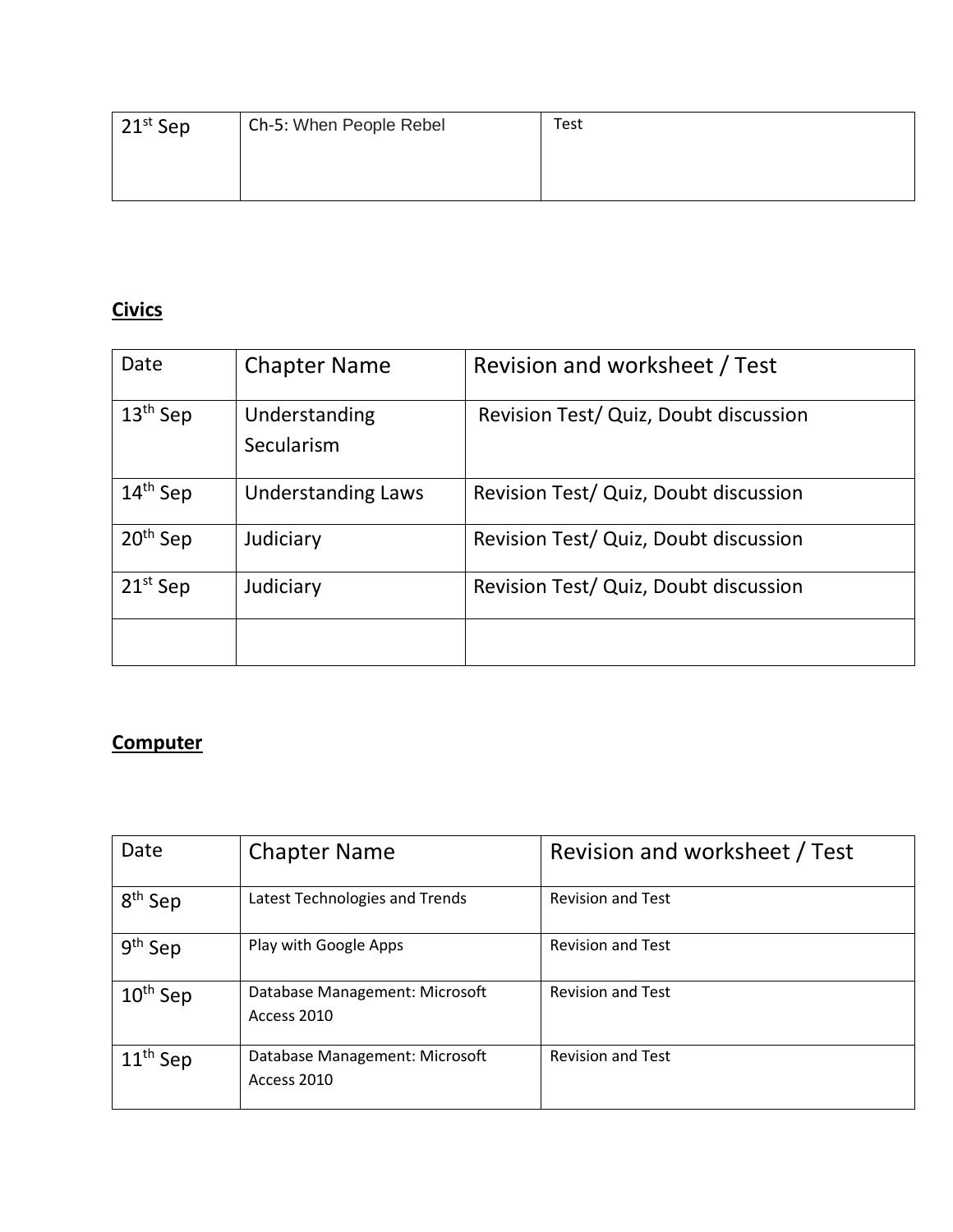| $17th$ Sep | <b>Raising Queries</b>      | <b>Revision and Test</b> |
|------------|-----------------------------|--------------------------|
| $18th$ Sep | Designing Forms and Reports | <b>Revision and Test</b> |

# **Hindi**

| Date                 | <b>Chapter Name</b>              | Revision and worksheet / Test      |
|----------------------|----------------------------------|------------------------------------|
| $13th$ Sep           |                                  | पुनरावृति ,वर्कशीट /कक्षा परीक्षा  |
|                      | पाठ -1 ध्वनि                     |                                    |
|                      | पाठ-2 लाख की चूड़ियां            |                                    |
| 14 <sup>th</sup> Sep |                                  | पुनरावृति , वर्कशीट/ कक्षा परीक्षा |
|                      | पाठ-3 बस की यात्रा               |                                    |
|                      | पाठ- 5 चिट्ठियों की अनूठी दुनिया |                                    |
|                      |                                  |                                    |
| 15 <sup>th</sup> Sep | पाठ- 6 भगवान के डाकिए            | पुनरावृति , वर्कशीट /कक्षा परीक्षा |
|                      | पाठ -7 क्या निराश हुआ जाए        |                                    |
| $16th$ Sep           | पाठ -9 कबीर की साखियां           | पुनरावृति , वर्कशीट /कक्षा परीक्षा |
|                      | पाठ -10 कामचोर                   |                                    |
|                      |                                  |                                    |
|                      |                                  |                                    |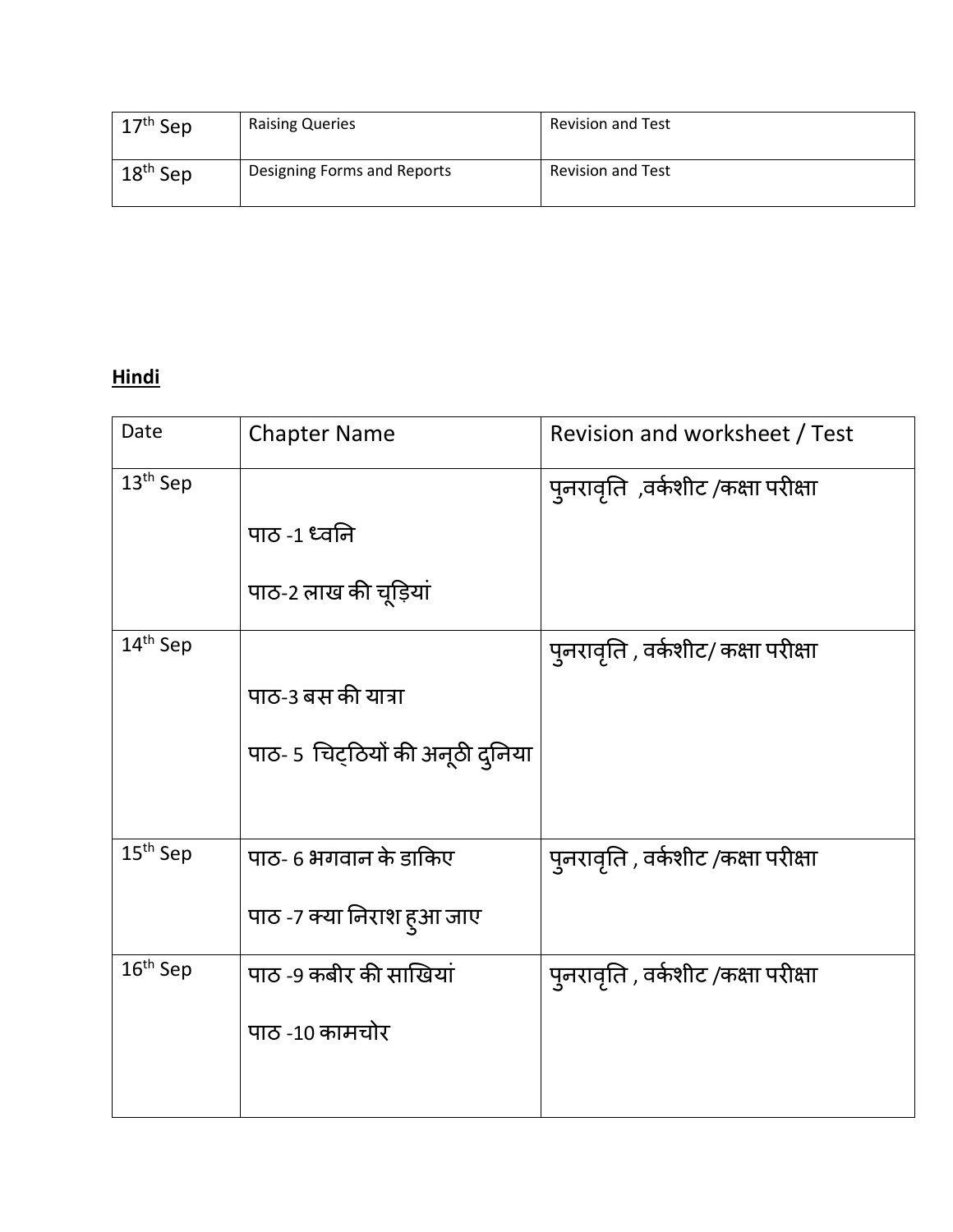| $20th$ Sep    | व्याकरण - शब्द निर्माण( उपसर्ग<br>प्रत्यय समास )संधि, विशेषण, | पुनरावृति ,वर्कशीट /कक्षा परीक्षा |
|---------------|---------------------------------------------------------------|-----------------------------------|
| $21^{st}$ Sep | अपठित गद्यांश, पत्र<br>लेखन,अनुच्छेद लेखन                     | पुनरावृति ,वर्कशीट /कक्षा परीक्षा |

# **Sanskrit**

| 10 <sup>th</sup> Sep | पाठ -1 सुभाषितानि<br>पाठ-2 बिलस्य वाणी न कदापि मे<br>श्रुता | पुनरावृति/परीक्षा |
|----------------------|-------------------------------------------------------------|-------------------|
| 11 <sup>th</sup> Sep | पाठ-३ डिजीभारतम्<br>पाठ- 5 कंटकेनैव कंटकम्                  | पुनरावृति/परीक्षा |
| 17 <sup>th</sup> Sep | पाठ -6 गृहं शून्यं सुतां विना<br>पाठ -७ भारत जनता अहम्      | पुनरावृति/परीक्षा |
| 18 <sup>th</sup> Sep | व्याकरण -शब्द रूप ,धातु रूप                                 | पुनरावृति/परीक्षा |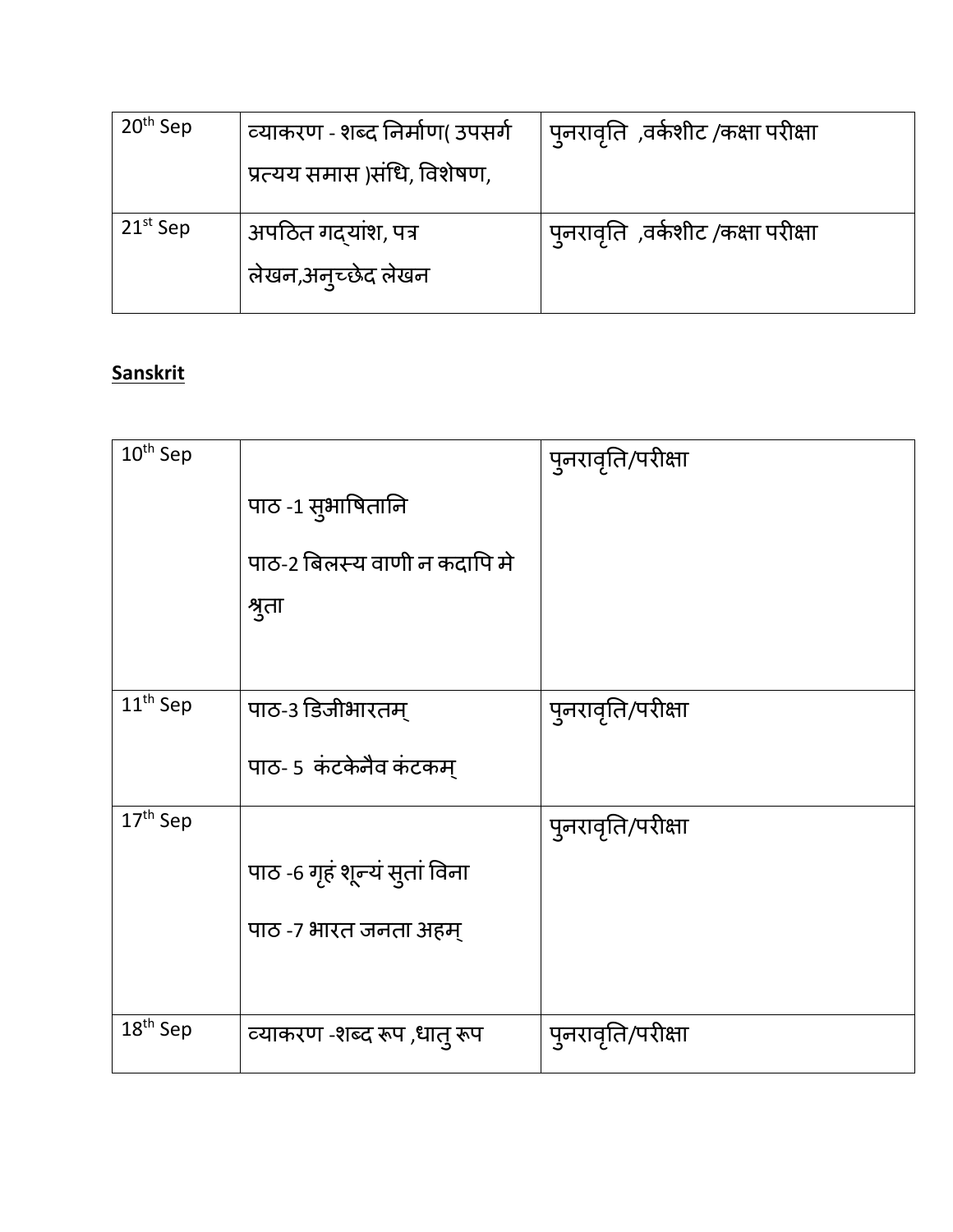# **Science**

| <b>Date</b>          | <b>Chapter Name</b>                                  | <b>Revision and worksheet / Test</b>                                                                 |
|----------------------|------------------------------------------------------|------------------------------------------------------------------------------------------------------|
| 13 <sup>th</sup> Sep | Chapter 1: Crop Production and<br>Management         | 30 MCQ quiz + 10 Short Answer type questions<br>(solved) and 10 Long answer type Questions (solved)  |
| 14 <sup>th</sup> Sep | Chapter 2: Microorganisms:<br>Friend and Foe         | 30 MCQ quiz + 10 Short Answer type questions<br>(solved) and 10 Long answer type Questions (solved)  |
| 15 <sup>th</sup> Sep | Chapter 3: Synthetic Fibres and<br><b>Plastics</b>   | 30 MCQ quiz + 10 Short Answer type questions<br>(solved) and 10 Long answer type Questions (solved)  |
| $16th$ Sep           | Chapter 4: Materials - Metals and<br>Non-Metals      | 30 MCQ quiz + 10 Short Answer type questions<br>(solved) and 10 Long answer type Questions (solved)  |
| 17 <sup>th</sup> Sep | Chapter 5: Coal and Petroleum                        | 30 MCQ quiz + 10 Short Answer type questions<br>(solved) and 10 Long answer type Questions (solved)  |
| 18 <sup>th</sup> Sep | Chapter 6: Combustion and Flame                      | 30 MCQ quiz + 10 Short Answer type questions<br>(solved) and 10 Long answer type Questions (solved)  |
| 20 <sup>th</sup> Sep | Chapter 7: Conservation of Plants<br>and Animals     | 30 MCQ quiz + 10 Short Answer type questions<br>(solved) and 10 Long answer type Questions (solved)  |
| 21 <sup>st</sup> Sep | Chapter 8: Cells - Structure and<br><b>Functions</b> | 30 MCQ quiz + 10 Short Answer type questions<br>(solved) and 10 Long answer type Questions (solved)  |
| $22^{st}$ Sep        | <b>Cumulative Revision</b>                           | 250 MCQ quiz + 20 Short Answer type questions<br>(solved) and 20 Long answer type Questions (solved) |

### **English**

| Date                 | <b>Chapter Name</b>                                     | Revision and worksheet / Test |
|----------------------|---------------------------------------------------------|-------------------------------|
| $10^{\text{th}}$ Sep | Lesson 1: How the Camel got his<br>hump(It So happened) | <b>Revision Session</b>       |
| $11th$ Sep           | Lesson 1: How the Camel got his<br>hump(It So happened) | Quiz/Test                     |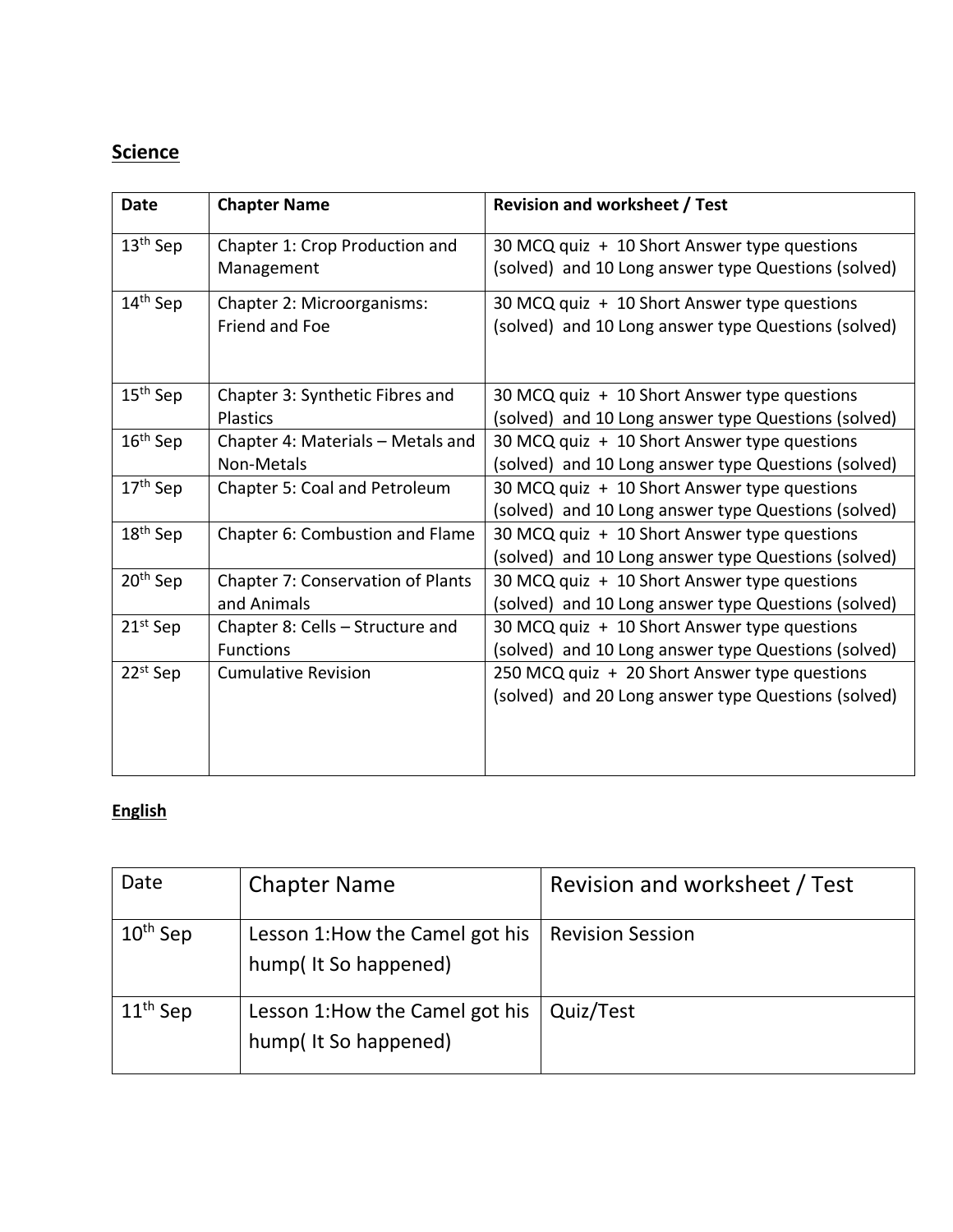| 13 <sup>th</sup> Sep | English Grammar: 1. Articles, 2.<br><b>Collective and Abstract Nouns</b> | <b>Revision Session</b> |
|----------------------|--------------------------------------------------------------------------|-------------------------|
|                      |                                                                          |                         |
| 14 <sup>th</sup> Sep | English Grammar: 1. Articles, 2.                                         | Quiz/Test               |
|                      | <b>Collective and Abstract Nouns</b>                                     |                         |
| $15th$ Sep           | English Grammar: 3. Subject -                                            | <b>Revision Session</b> |
|                      | Verb Agreement, 4. Adjectives,                                           |                         |
|                      | 5. Degree of comparison                                                  |                         |
| $16th$ Sep           | English Grammar: 3. Subject -                                            | Quiz/Test               |
|                      | Verb Agreement, 4. Adjectives,                                           |                         |
|                      | 5. Degree of comparison                                                  |                         |
| 17 <sup>th</sup> Sep | Honey Dew: 1. The Best                                                   | <b>Revision Session</b> |
|                      | Christmas present in the world,                                          |                         |
|                      | The Ant and the Cricket, 2. The                                          |                         |
|                      | Tsunami, Geography Lesson                                                |                         |
| $18th$ Sep           | Honey Dew: 1. The Best                                                   | Quiz/Test               |
|                      | Christmas present in the world,                                          |                         |
|                      | The Ant and the Cricket, 2. The                                          |                         |
|                      | Tsunami, Geography Lesson                                                |                         |
| 20 <sup>th</sup> Sep |                                                                          | <b>Revision Session</b> |
|                      | 3. Glimpses of the past,                                                 |                         |
|                      | Macavity: The Mystery Cat, 4.                                            |                         |
|                      | Bepin Choudhury's Lapse of                                               |                         |
|                      | Memory                                                                   |                         |
| $21st$ Sep           | 3. Glimpses of the past,                                                 | Quiz/Test               |
|                      | Macavity: The Mystery Cat, 4.                                            |                         |
|                      | Bepin Choudhury's Lapse of                                               |                         |
|                      | Memory                                                                   |                         |
|                      |                                                                          |                         |